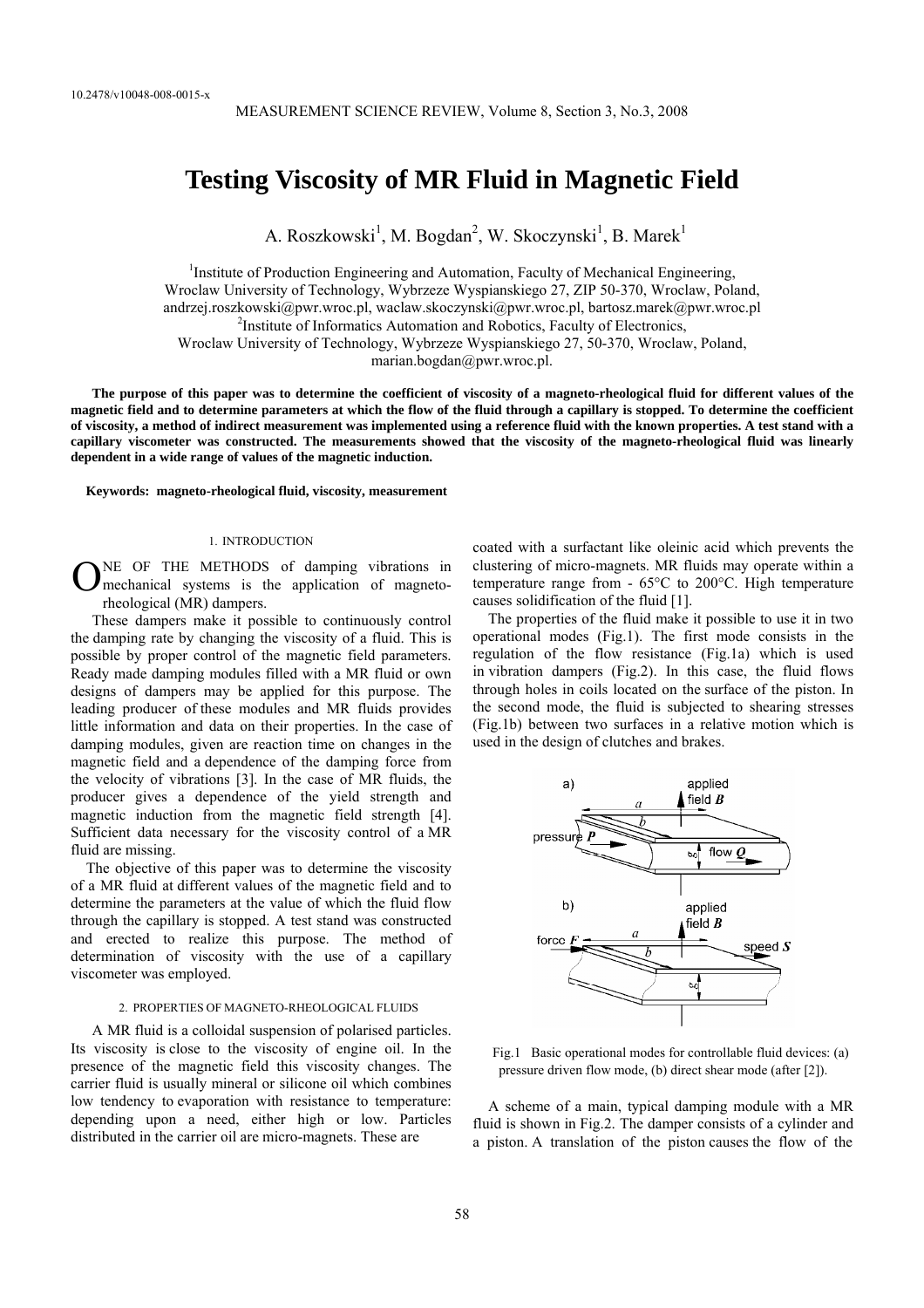fluid through axial opening in the coils. The control of the damping properties of the module consists in the control of the feed current to the electrical coils arranged in the piston. Magnetic field generated by the coils directly influences the viscosity of the MR fluid flowing through the holes and causes changes in the resistance to the piston translation. The time necessary to obtain 90% of the final viscosity of the MR fluid at a given strength of the magnetic field is equal to a few microseconds. A gaseous accumulator compensates a difference in the volume of the fluid at the front and backside of the piston (a difference due to design reasons: the presence of a one side piston rod).



Fig.2 MR Damper RD 1005-3 cross section.

#### 3. CONSTRUCTION OF THE STAND AND A METHOD FOR THE MEASUREMENT OF THE VISCOSITY OF A MAGNETO-RHEOLOGICAL FLUID

To determine the influence of the magnetic field strength on the viscosity of a fluid, a test stand was constructed, the scheme of which is show in Fig.3. The component parts of the stand are: glass capillary (1), electrical coil (2) mounted coaxially with the capillary, DC power adapter (3) making it possible to regulate voltage and current, and a manual stop watch (4) for the measurement of time with 0.2 s accuracy. The stand is additionally equipped with a magnetic field strength gauge (5) for measurements in the capillary, inside the electrical coil.

The coefficient of the viscosity of the magneto-rheological fluid was determined by an indirect method, using glycerine as a reference fluid of the known properties. A formula derived by Poiseuille (1) was used for this purpose. [5]:

$$
\eta = \frac{\rho \cdot t}{\rho_g \cdot t_g} \eta_g \tag{1}
$$

where:

 $\rho$  – density of the magneto-rheologic fluid,

- t outflow time of the magneto-rheologic fluid from the capillary,
- $\rho_{\rm g}$  density of the reference fluid,

 $t_{g}$  – outflow time of the reference fluid from the capillary,  $\eta_{\rm g}$  – viscosity coefficient of the reference fluid.



Fig.3 Scheme of the test stand: 1) glass capillary, 2) electric coil, 3) DC current source with means to control voltage and current, 4) manual stop watch, 5) gauge of the magnetic field strength with a Hall's probe, 6) observer, 7) a drop of the fluid.

#### 4. EXPERIMENTAL

The experiments were carried out in two stages. In the first stage, a relationship between the strength of the magnetic field in the coil and the supply current parameters was found. In the second stage, the viscosity of the fluid at the same supply current parameters was determined. Measurements of the magnetic induction were made, using a Hall's probe located inside the pipe with the capillary and filled with the MR fluid. The results of these measurements are shown in Fig.4. When compared with the results of induction measurements made without the MR fluid, the value of the magnetic induction is two times higher.



Fig.4 Value of the magnetic induction in the capillary with the MR fluid and without the MR fluid.

The next stage of investigations was a measurement of the magneto-rheological fluid viscosity flowing through the glass capillary located in the coil. To determine the viscosity, the